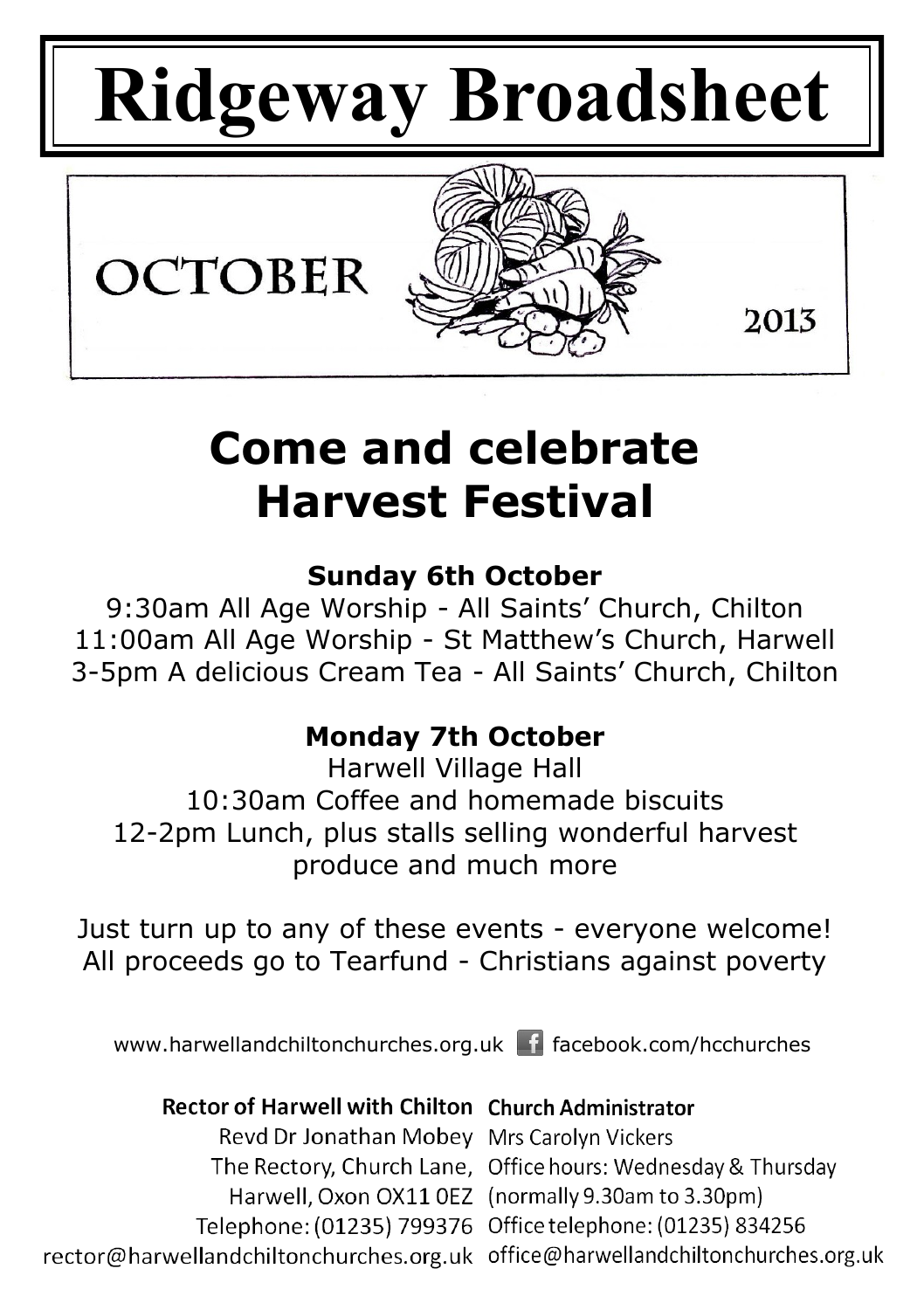# **YOUR BROADSHEET - YOUR VIEWS**

Our two churches are looking at making this newsletter (the Broadsheet) that you are currently reading more useful to people. At the moment we deliver it most months to all the homes in Harwell and Chilton, but people rarely tell us what they think of it. This is your chance! Please respond with your answers to these quick questions via the website (hcchurches.org/survey), by phone (01235 834256), or by email (broadsheetsurvey2013@gmail.com). No name required for response via phone or website link; and if you respond by sending us an email we will not store your email address.

Q1. How often do you read the Broadsheet nowadays?

- 1. Frequently: every issue, or almost every issue
- 2. Occasionally: a few times a year
- 3. Hardly ever

Q2. When you read it, which sections do you like the best?

Q3. What would make the Broadsheet a better read for you?

(Please bear in mind that Chilton Chronicle and Harwell News both cover community information such as courses, waste services, etc, so the Broadsheet would not want to duplicate that.)

Q4. Just so we know something about what type of people Broadsheet readers are, how often do you attend church services nowadays (either at St Matthew's, Harwell or at All Saints', Chilton or elsewhere)?

- 1. Frequently: once a month or more often
- 2. Occasionally: a few times a year
- 3. Rarely: once a year or less often
- 4. Never

Please note will be closing this survey at 6pm on Saturday 26th October.

# **PHOTO COMPETITION CONGRATULATIONS!**

We were thrilled to have the services of a professional photographer, Andrew Callaghan of Marlborough (callaghanstudios.co.uk) to judge our recent photo contest. Andrew has been snapping for clients, among whom are some household names, for 20 years, and has a reputation for shots which are full of impact. He has declared Kim Pringle the overall winner for her picture of a lizard in the 'All Creatures Great and Small' category. He said, "The angle of this shot is very good, it draws you into the shot and the light is perfectly positioned to spotlight the lizard basking in the sun; it's also looking directly into camera with a slight smile!" Kim's contribution was also the best in the 'Cycle of Life', 'Neighbours' and 'Thanksgiving' categories and he had encouraging remarks for her as for Caroline Patto, who won in 'Living Waters'.

Andrew said he had a very difficult job deciding amongst 24 shots submitted and congratulates everyone. Kim has been given a £25 Amazon voucher as the overall winner. See what he's raving about by checking out our website where all the photos are on a slideshow: hcchurches.org/photocomp. We also had a couple of submissions after the contest had closed. We're very grateful when people are happy to share their shots with us and we will be spotlighting this local talent, too, on our website shortly.

# **HANDEL'S MESSIAH**

Concert by Steventon Choral Society and friends in St Matthew's Church on Saturday 12th October at 7.30pm in aid of Sobell House Hospice Charity. Tickets £10 on the door. More information/ticket sales: Caroline Miller 834015 or Trish Napper 848292 www.steventonchoral.org.uk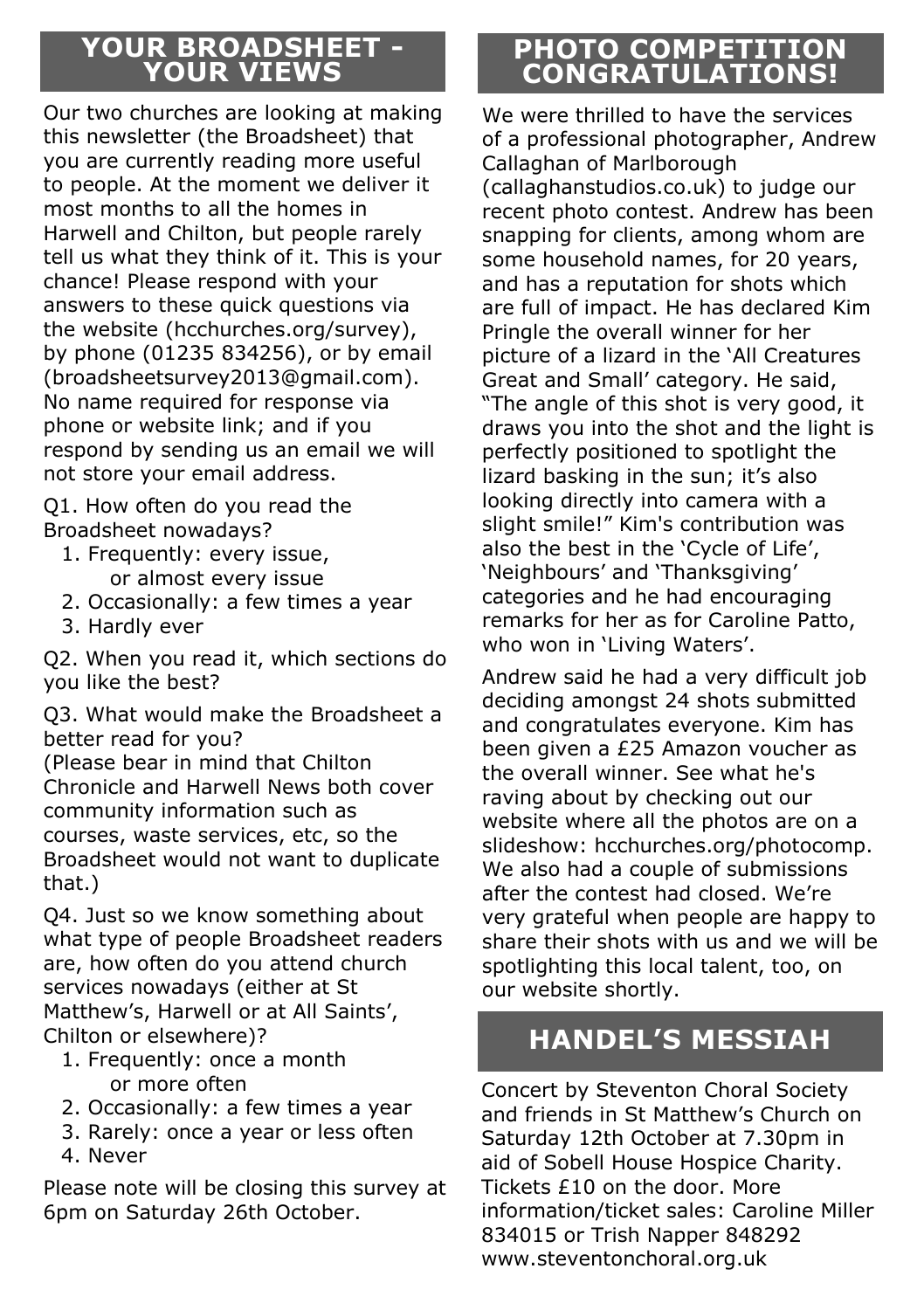The souvenir we brought back from our holiday to Cornwall this year was not a stick of rock or collection of interesting shells. This year we brought back a baby. Due at the end of October, our fifth child entered the world in a bit of a hurry, my wife only just making it through the doors of the Royal Cornwall Hospital in time. Baby Thomas has had an eventful life so far. Provoking the jealousy of his siblings, he had his first flight aged just five days (or should that be minus ten weeks?), before taking up residence in the gleaming new neonatal intensive care unit at the John Radcliffe Hospital. In the last five weeks, Thomas has made good progress – learning to breathe, digest and regulate his body



temperature amongst other vital functions most of us give little if any thought to – and the whole family are eagerly anticipating his eventual discharge home.

Thomas would not be here, and our family would not be functioning as it is, without the great kindness of friends, family and strangers. It has been a challenging few weeks – and the challenges continue – but we have experienced so much love, often shown in very practical ways, that has borne us up. This whole episode has made us mindful of how dependent we are on one another. There are certain things that we are not supposed to – cannot in fact – do on our own. Some burdens need to be shared or even carried by others.

"Bear one another's burdens, and so fulfil the law of Christ", the Apostle Paul instructed the Galatian Christians (Galatians 6:2). He was reminding them that as humans, we are meant to help others. Each of us, made in the image if God, are designed to 'fulfil the law of Christ' by serving one another, and we need to allow others to do that by being served ourselves. Humans are meant to love and serve others. We are not meant to just look after ourselves.

Many of us would rather not need help. We would like to be independent, or be at the least what we would consider to be 'net contributors'. But we cannot function without the help of others – just as Thomas would not have survived without a high-speed ambulance trip, intubation, ventilation, and all the subsequent, highly skilled care given by numerous NHS staff. Great effort and expense have been and continues to be expended on Thomas. He could be seen as a burden, but it is all well worth it because he is  $-$  as all humans are  $-$  uniquely precious. We all need help and need humbly to accept the service of others.

The law of Christ was fulfilled perfectly by Jesus Christ 2000 years ago. Not only did Jesus live a perfect life of love, he died a perfect death. As it is puts in the well -known hymn *O Lord my God*, "And on that cross, my burden gladly bearing, he bled and died to take away my sin". There was no other

option, no other way to lift that burden pressing upon every one of us. But because of God's great love, Jesus bore that burden for us. Burden-bearing is essential because it brings blessing and life. It is something that I for one accept readily and gladly.

nnatta

Revd Dr Jonathan Mobey Rector of Harwell with Chilton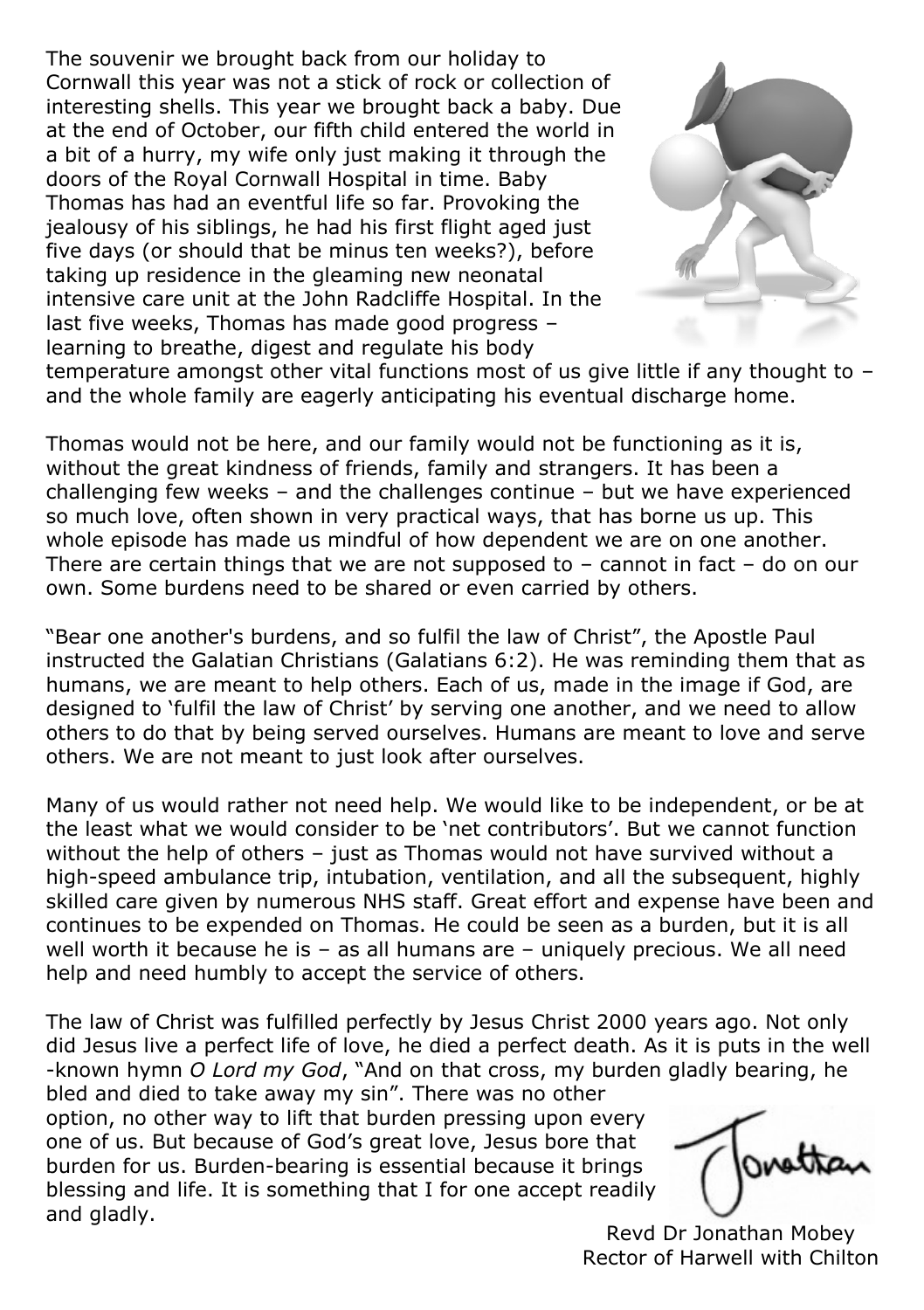|                                     | OCTOBER<br>2013                                                                                                                         |
|-------------------------------------|-----------------------------------------------------------------------------------------------------------------------------------------|
|                                     |                                                                                                                                         |
| Tuesday 1st                         |                                                                                                                                         |
| 2:30 <sub>pm</sub>                  | Chilton Evergreens talk by Mr Colin Reynolds - 'Sixty Years on the River<br>Thames' at Chilton Village Hall                             |
| 7:45 <sub>pm</sub>                  | Joint PCC meeting at St Matthew's Church, Harwell                                                                                       |
| Wednesday 2nd                       |                                                                                                                                         |
| $10:15$ am                          | Home Group at St Matthew's Church meeting room                                                                                          |
| 1:45 <sub>pm</sub>                  | Home Group at 15 Elderfield Crescent, Chilton                                                                                           |
| 8:30 <sub>pm</sub>                  | Night Prayer at All Saints' Church, Chilton                                                                                             |
| Thursday 3rd<br>7:30pm              | Bell Ringing Practice at St. Matthew's Tower                                                                                            |
| 8:00 <sub>pm</sub>                  | Home Group at Dilkhusa, Barrow Lane, Harwell                                                                                            |
| Saturday 5th                        |                                                                                                                                         |
| 8.30am                              | Prayer Meeting in both Churches                                                                                                         |
| Sunday 6th                          |                                                                                                                                         |
| 8:00am                              | Holy Communion (BCP)* at St Matthew's Church, Harwell                                                                                   |
| 9:30am<br>$11:00$ am                | All Age Worship - Harvest Festival at All Saints' Church, Chilton<br>All Age Worship - Harvest Festival at St Matthew's Church, Harwell |
| 3pm-5pm                             | Harvest Cream Tea at All Saints' Church, Chilton                                                                                        |
| 6:15 <sub>pm</sub>                  | Evening Prayer at St Matthew's Church, Harwell                                                                                          |
| 7:00 <sub>pm</sub>                  | Youth Fellowship at St Matthew's Church meeting room                                                                                    |
| Monday 7th                          |                                                                                                                                         |
| 9:30am                              | Fledgelings at St Matthew's Church Hall                                                                                                 |
| 10.30am<br>7:30pm                   | Harvest coffee morning followed by Lunch at Harwell Village Hall<br>Bell Ringing Practice at All Saints' Tower                          |
| Tuesday 8th                         |                                                                                                                                         |
| 7:45 <sub>pm</sub>                  | Chilton Wives' Group - Talk by Ken Messer (well-known local artist)                                                                     |
|                                     | at All Saints' Church, Chilton                                                                                                          |
| Wednesday 9th                       |                                                                                                                                         |
| $10:15$ am                          | Home Group at St Matthew's Church meeting room                                                                                          |
| 1:45 <sub>pm</sub><br>Thursday 10th | Home Group at 15 Elderfield Crescent, Chilton                                                                                           |
| 7:30pm                              | Bell Ringing Practice at St. Matthew's Tower                                                                                            |
| 8:00pm                              | Home Group at Dilkhusa, Barrow Lane, Harwell                                                                                            |
| Saturday 12th                       |                                                                                                                                         |
| 8.30am                              | Prayer Meeting in both Churches                                                                                                         |
| 7:30pm                              | Steventon Choral Society concert 'Voices for Hospices'                                                                                  |
| Sunday 13th                         | at St Matthew's Church, Harwell                                                                                                         |
| 8:00am                              | Holy Communion (BCP)* at All Saints' Chilton                                                                                            |
| 9:30am                              | Morning Worship (BCP)* at All Saints' Church, Chilton                                                                                   |
| 11:00am                             | Morning Worship at St Matthew's Church, Harwell                                                                                         |
| 4:30pm                              | 'Hands Free' Worship at St Matthew's Church, Harwell                                                                                    |
| 7:00pm                              | Youth Fellowship at St Matthew's Church meeting room                                                                                    |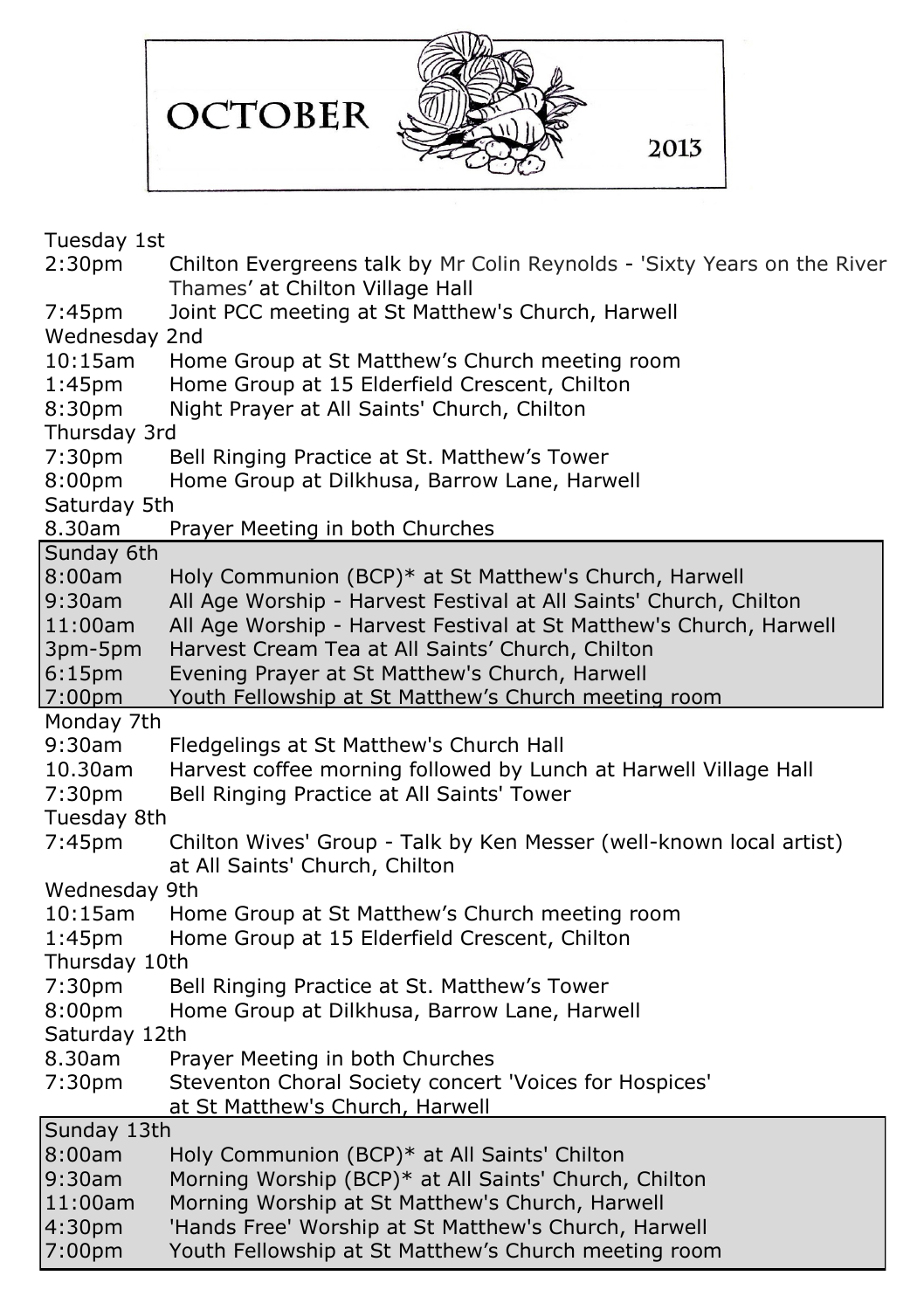Monday 14th 9:30am Fledgelings at St Matthew's Church Hall 10.00am Missions Prayer Meeting at 'Dromore', Townsend, Harwell 7:30pm Bell Ringing Practice at All Saints' Tower Tuesday 15th 10:00am Holy Communion (BCP)\* at Cherry Tree Court, Harwell 7:30pm Harwell Ladies' Group - 'Meal Out' at St Matthew's Church Hall Wednesday 16th 10:15am Home Group at St Matthew's Church meeting room 1:45pm Home Group at 15 Elderfield Crescent, Chilton Thursday 17th 2:30pm Harwell Evergreens at St Matthew's Church Hall Talk by Judy Goodall on her experience at the 2012 Olympics 7:30pm Bell Ringing Practice at St. Matthew's Tower 8:00pm Home Group at Dilkhusa, Barrow Lane, Harwell Saturday 19th 8.30am Prayer Meeting in both Churches 8:30am Christian Aid Walk from All Saints' Chilton Sunday 20th 8:00am Holy Communion (BCP)\* at St Matthew's Church, Harwell 9:30am Holy Communion at All Saints' Church, Chilton 11:00am Holy Communion at St Matthew's Church, Harwell 4:30pm 'Connect' at Chilton School 6:15pm Evening Prayer (BCP)\* at St Matthew's Church, Harwell 7:00pm Youth Fellowship at St Matthew's Church meeting room Monday 21st 9:30am Fledgelings at St Matthew's Church Hall 7:30pm Bell Ringing Practice at All Saints' Tower Wednesday 23rd 10:15am Home Group at St Matthew's Church meeting room 1:45pm Home Group at 15 Elderfield Crescent, Chilton Thursday 24th 7:30pm Bell Ringing Practice at St. Matthew's Tower Saturday 26th 8.30am Prayer Meeting in both Churches Sunday 27th 8:00am Holy Communion (BCP)\* at All Saints' Chilton 9:30am Morning Worship at All Saints' Church, Chilton 11:00am Morning Worship at St Matthew's Church, Harwell 6:15pm Holy Communion at St Matthew's Church, Harwell 7:00pm Youth Fellowship at St Matthew's Church meeting room Monday 28th 7:30pm Bell Ringing Practice at All Saints' Tower Wednesday 30th 10:15am Home Group at St Matthew's Church meeting room 1:45pm Home Group at 15 Elderfield Crescent, Chilton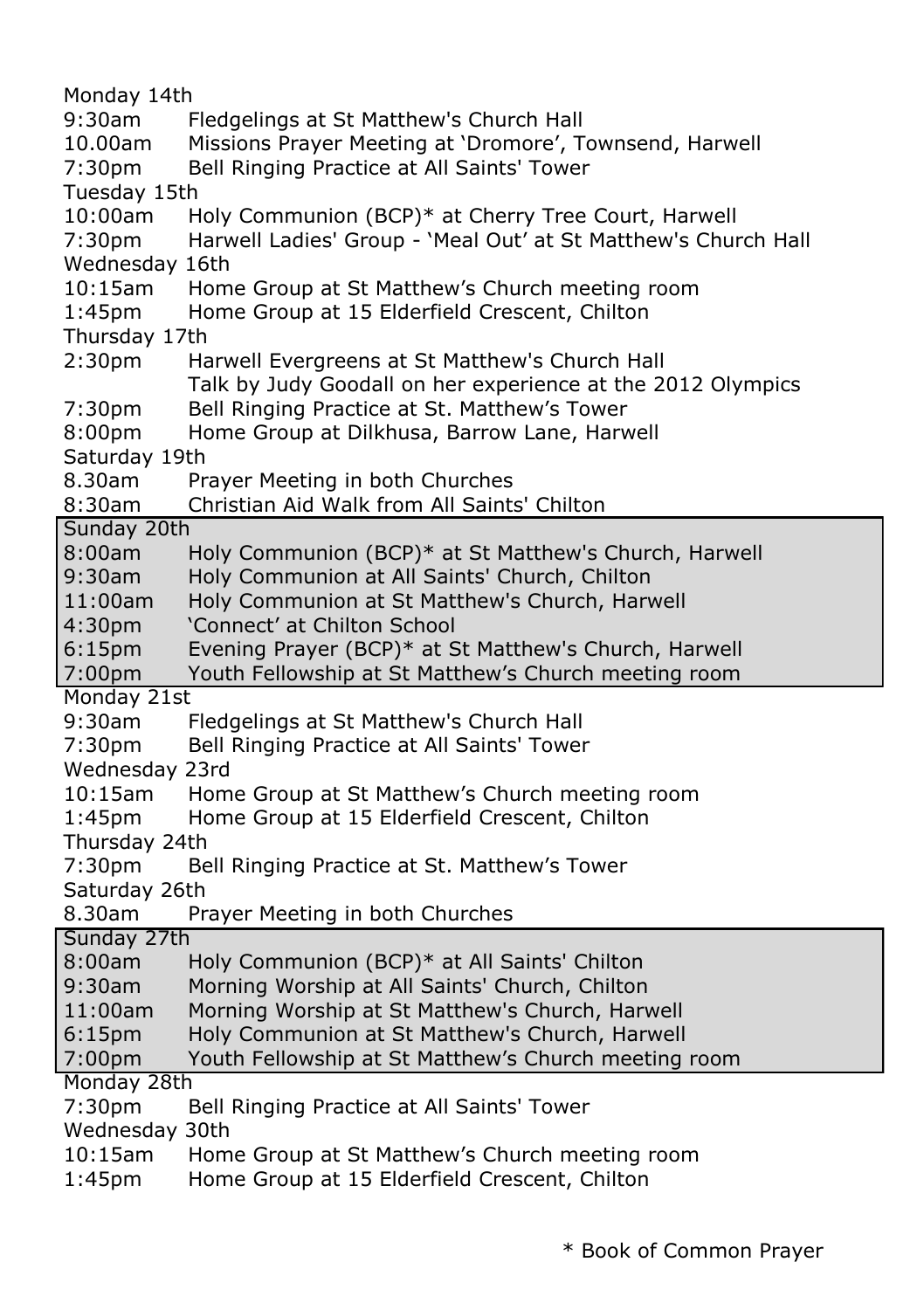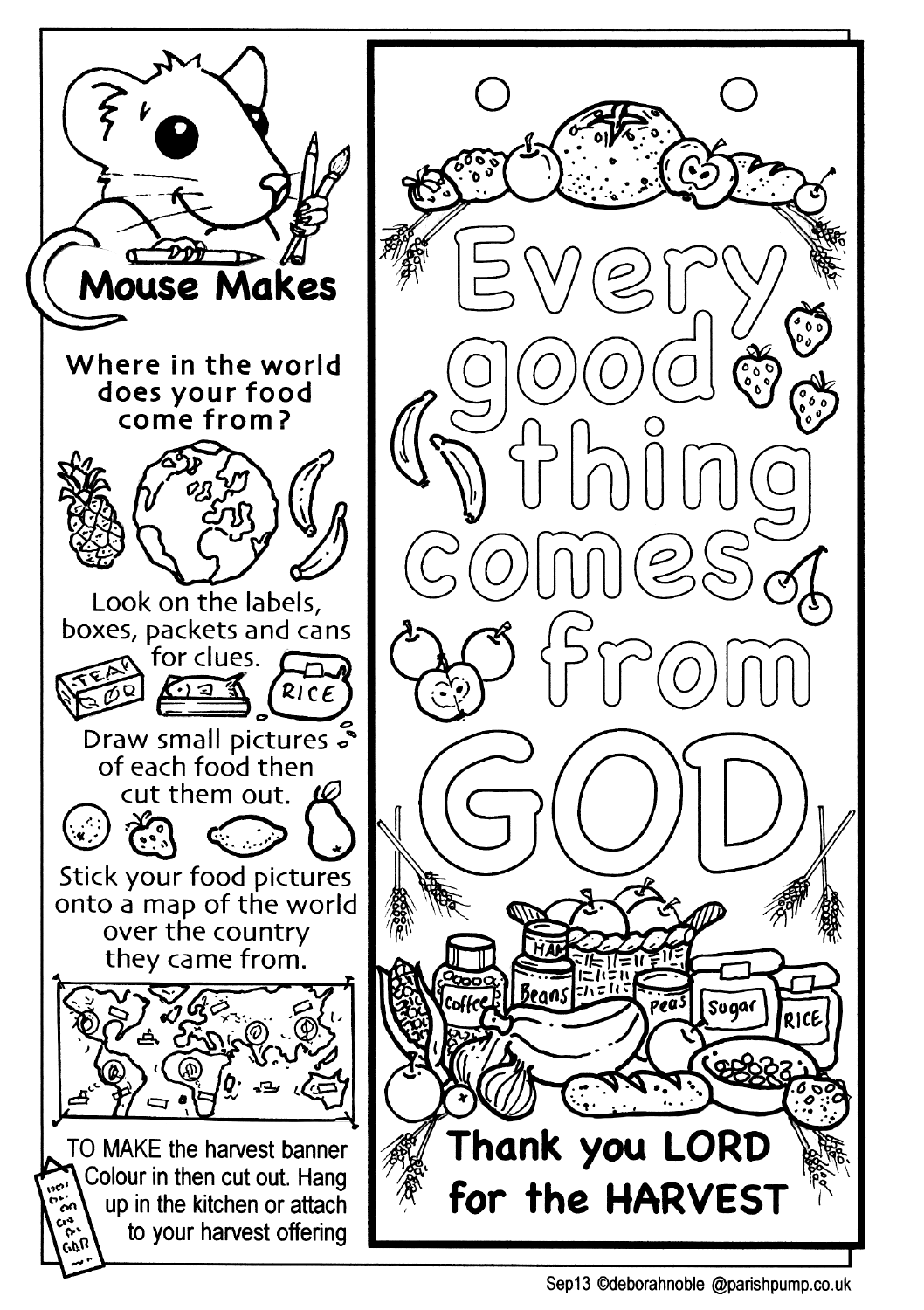#### **FROM THE PARISH REGISTERS**

#### *Marriages*

*"Those that God has joined together"*

Michael Smith & Jacqueline Vaughan Jonathon Warner & Jessica Liddle

#### **Funerals**

*"He who believes in Me will live"*

Jean Constance Wall Arthur Chambers Madge Hinchliffe

# **THANK YOUS**

Olga and family would like to thank everyone who attended Arthur's memorial service, sent cards, flowers and messages of sympathy, which helped us all at this sad time. Also for the very generous donation of £828.50 which has been sent to the 'Sue Ryder' Hospice, Nettlebed in Arthur's memory. Once again thank you from us all. Olga, Barbara, Geoff and Robert.

Many Thanks to the Generous Donors of the new coffee percolator urn and associated equipment at St Matthew's. We look forward to being able to provide quality Fair Trade filtered coffee following the 11am service on Sundays.

# **CHARITY QUIZ SHEETS**

The latest Quiz Sheet is now available (closing date Saturday 19th October). The theme is Dance and all proceeds will go towards the extension of the Village Hall. Quiz Sheets are priced at £1.25 each and are available from Gurmit at the Post Office, Shea at the Rose and Crown, Atomic Hair, Audrey Slater at 9 Latton Close, and the Goodalls at 43 Crafts End.

# **CHILTON LOCAL PRODUCE MARKET**

This is held on the second Saturday of each month in the Rose and Crown Car Park. The Charity Stall on October 12th will be for the Oxfordshire Crohn's and Colitis Society. On November 9th we will be supporting SeeSaw, and on December 14th the Oncology Department in Oxford. Thank you to everyone who supported us at the wet September market. A total of £131.55 was raised for the Village Hall extension. Any enquiries or offers of help, books, good quality bric-a-brac or home produce will be warmly received. Many thanks. Judy Goodall.

#### **CHILTON WIVES' GROUP**

At our next meeting on Tuesday 8th October the speaker will be our local well-known artist Ken Messer. Following his talk he will demonstrate his technique. The meeting is held in the Church at 7:45pm. Visitors and new members are most welcome. For further information please contact Judy Goodall on 834503.

# **ADVENT CALENDARS**

You've seen and maybe tasted the Real Easter Egg. Well, the same people, the Meaningful Chocolate Company, are about to bring us the Real Advent Calendar. Each window contains a chocolate star and a line from the Christmas story, plus a 24 page copy of the Christmas story behind the giant final window. Tesco will be stocking the Real Advent Calendar from October. The company will make a donation to The Children's Society for every sale and have committed to giving at least £26,000 to their work with disadvantaged children.